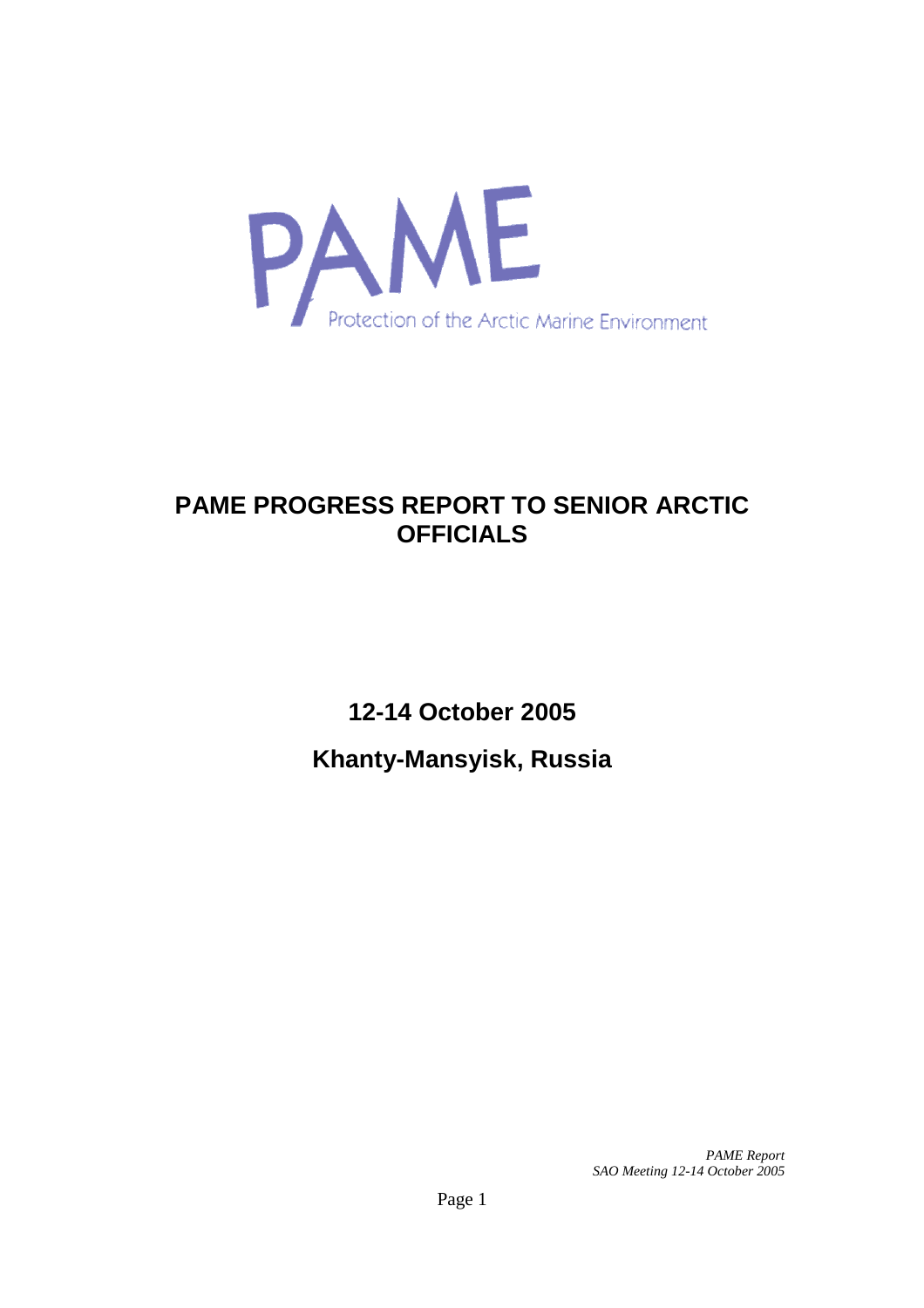## **1.** *DEVELOPMENTS SINCE LAST SAO MEETING, APRIL 2005*

PAME held its working group meeting in Aalsborg, Denmark 19-20 September 2005. PAMEs activities follow the 2004-2006 Work Plan and the first day of the meeting was dedicated to the Arctic Marine Shipping Assessment (AMSA). Following is a summary of updates and main decisions from the PAME meeting.

## *Arctic Marine Shipping Assessment*

- Preparations of the Arctic marine shipping assessment (AMSA) are underway by the leads (Canada/Finland/USA) and a draft work plan, timeline, survey instruments and organizational structure are in the process of being revised based on inputs from participants at the PAME meeting.
- Lead countries met inter-sessionally in Canada to develop AMSA plans and strategies
- The Leads will send out as soon as possible invitations to candidates to serve as a round table of experts. The round table will help to steer the assessment as well as providing expert advice and support in this assessment.
- The initial task will be to conduct an inventory/survey of Arctic shipping of marine activity. A draft shipping information data collection instrument was tabled and discussed in Aalborg. A revised version reflecting comments from member states, PP's and observers will be sent out after the leads have run an in-house quality check to ensure a user-friendly process. The data will be collected for a single year (2004) and the questionnaire will be sent out with approximately 4-5-month turnaround time, with the aim of having information on the current level of shipping for the fall 2006 Ministerial meeting.
- Shipping is defined broadly in AMSA to include all possible ship activities and types: tankers, container ships, bulk carriers, fishing vessels, drilling ships, research ships, offshore supply/support vessels, passenger ships and small boats, and others.
- It will be the responsibility of individual Arctic coastal states to provide this baseline, survey information for 2004. The revised survey instruments will be sent out to the Arctic coastal states accompanied by a cover note that provides explanations to assist countries in completing the questionnaire. The cover note will also include explanations on how ice and risk information will be collected.
- The Leads will develop a concept paper with the aim to clarify and expand on the nature of the work plan, including the expert requirements discussions and inputs from participants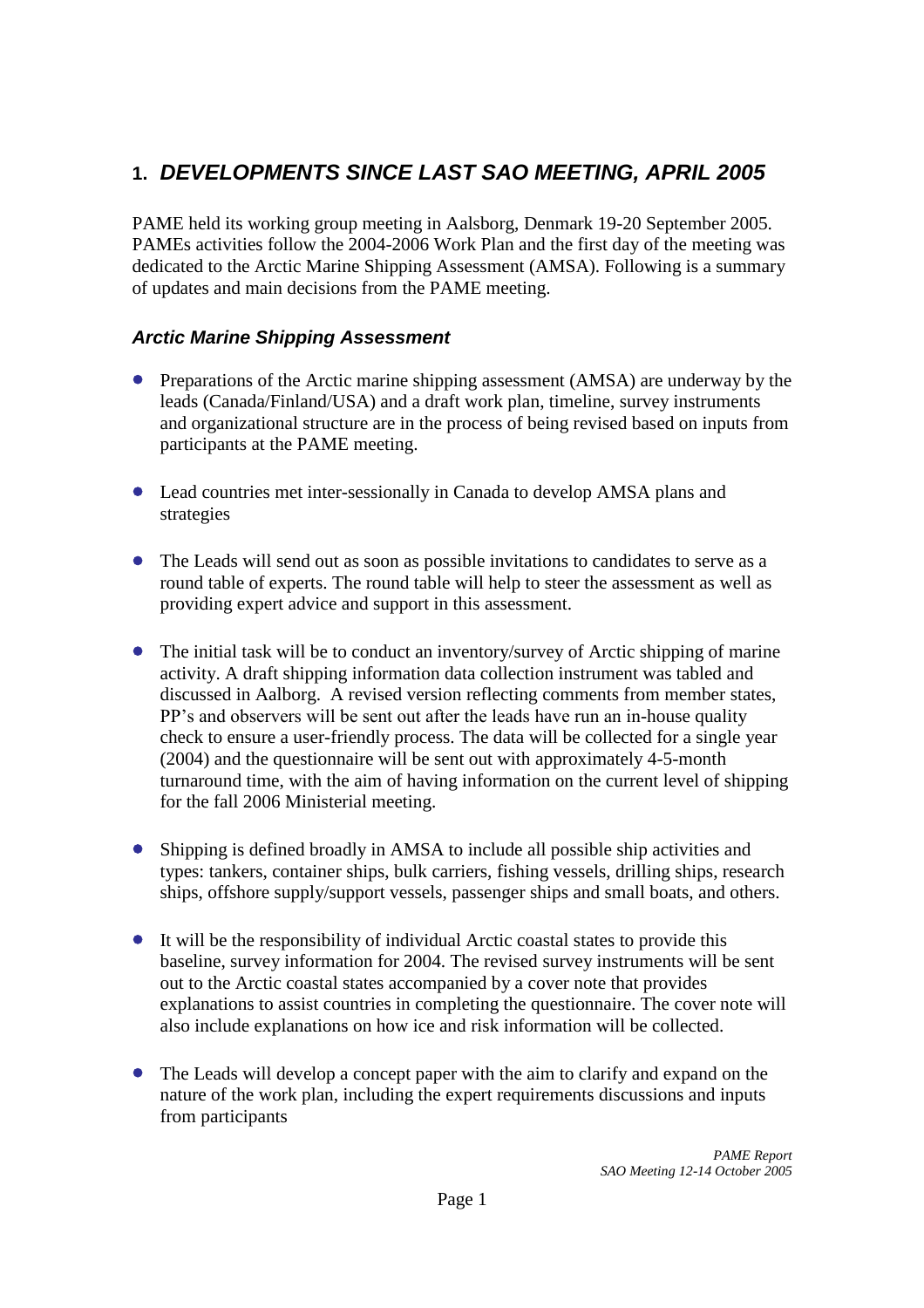The AMSA work plan is composed of the following 8 Phases, many of which will run concurrently:

**Phase 1** – Project Planning & Management

Phase 2 – Determination of Current Level of Arctic Marine Activity (Database Collection ~ Member States)

**Phase 3** – Projected levels of Arctic Marine Activity in 2020  $\&$  2050 (Plausible Future Scenarios ~ ACIA Sea Ice Projections and Regional Economics)

**Phase 4** – Environmental Impact of Today's Arctic Marine Activity on Arctic communities, Large Marine Ecosystems (LMEs), and all Arctic coastal seas

**Phase 5** – Environmental Impact of Arctic Marine Activity in 2020 & 2050 on Arctic communities, Large Marine Ecosystems (LMEs), and all Arctic coastal seas

**Phase 6** – Risk Analyses

**Phase 7** – Social and Economic Impact

**Phase 8** – Analysis & Recommendations

- Working closely with the Permanent Participants and all the working groups of the Arctic Council is seen as important part of conducting this assessment.
- Outreach material is under preparations (brochure and posters) and the PAME homepage will be used as one of the communication tools.

## *Ecosystem Approach*

- The United States, as the lead country for ecosystem approach, summarized the outcome of a one-day meeting that was held in Paris July 7, 2005 following the IOC-IUCN-NOAA-UNEP Large Marine Ecosystem Consultative meeting. The aim of this meeting was to start gathering input from Arctic countries and ecosystem experts.
- Participants at this meeting identified criteria for defining marine ecosystems; recommended that these criteria be applied to review the boundaries of Arctic Large Marine Ecosystems (LMEs); and recommended criteria for monitoring.
- The United States informed PAME that an updated map of LMEs had been prepared in collaboration with Canada and Norway based on the outcome of the  $7<sup>th</sup>$  of July meeting and a further updated map would be ready in October 2005.
- A Large Marine Ecosystem Steering Group will be established to meet assessment and management needs, including the designation of suites of variables and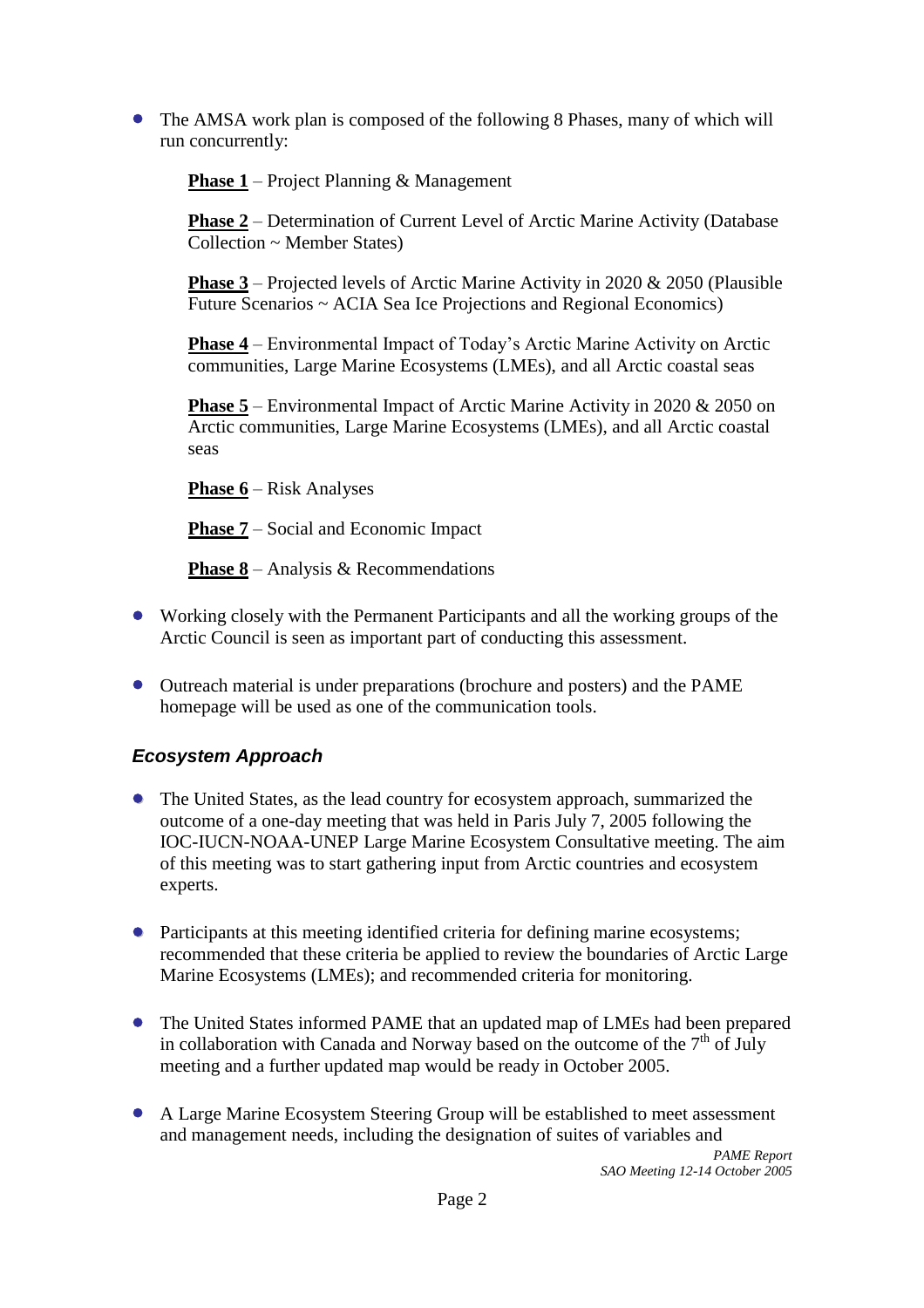indicators of the changing status of Arctic LME´s. Terms of Reference and timetable for the LME Steering Group will be prepared and ready for review at the next PAME meeting.

- The Director of the Murmansk Marine Biological Institute of the Russian Academy of Sciences (MMBI RAS) provided information on their research directions and development perspectives as it relates to Arctic ecosystems.
- Both the work and progress on the LME indicators and boundaries is work in progress and the importance of cooperation and collaboration with other working groups of the Arctic Council, particularly AMAP and CAFF in this work.

## *Port Reception Facilities*

- The assessment of existing measures for port reception facilities for ship-generated waste and cargo residues with Norway as the lead noted delays due to lack of response in providing contacts to establish a correspondence group for this work to start.
- Norway emphasises that this work would commence immediately following the September last PAME meeting and provided a summary of a paper on project description an updated list of contacts for countries to review for accuracy.
- This assessment is done by Det Norske Veritas (DNV) under supervision by the Norwegian Maritime Directorate and will be divided into the following three phases:

Phase 1 –Assess availability of and measures for port reception facilities for ship-generated and cargo residues in the PAME region and which regulations and incentives for delivery each country has implemented.

Phase  $2$  – Identify gaps in existing coverage and possible improvements in availability and incentives for delivery

Phase  $3$  – recommendation for a harmonized guidelines based on the gap analysis.

The importance of accessible information systems on existing port facilities has been discussed at previous PAME meetings and the lead where asked to consider the "lessons learned" from existing systems.

## *Other PAME-Activities*

#### **Regional Programme of Action**

Canada as the lead-country in advancing the implementation of the Regional Programme of Action for the Protection of the Arctic Marine Environment from